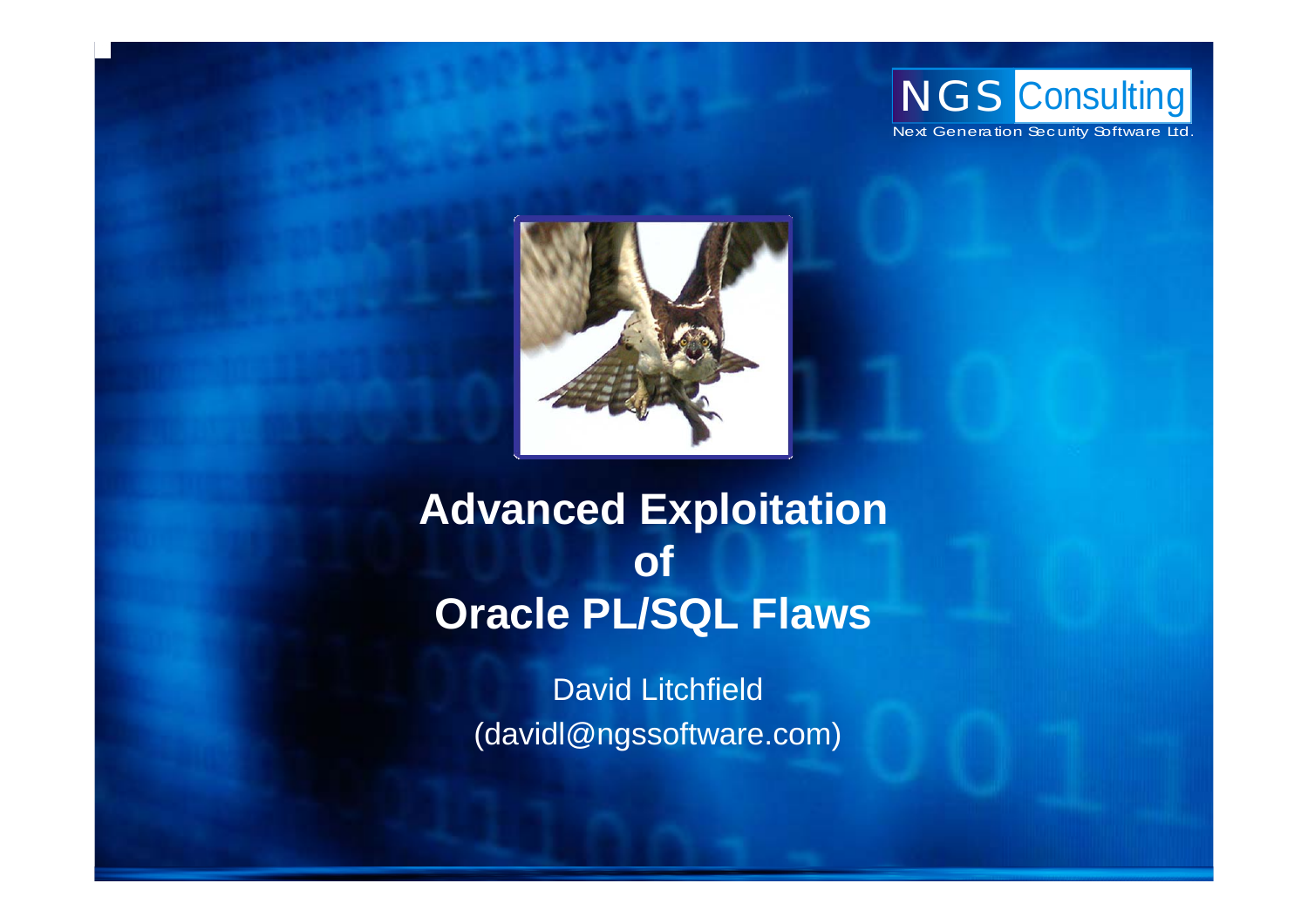

## **Objectives**

- $\bullet$ Discuss current "threat landscape"
- $\bullet$ Introduce a new class of vulnerability
- $\bullet$ Introduce a new method of attack
- Show practical demonstrations
- $\bullet$ Look at some defences

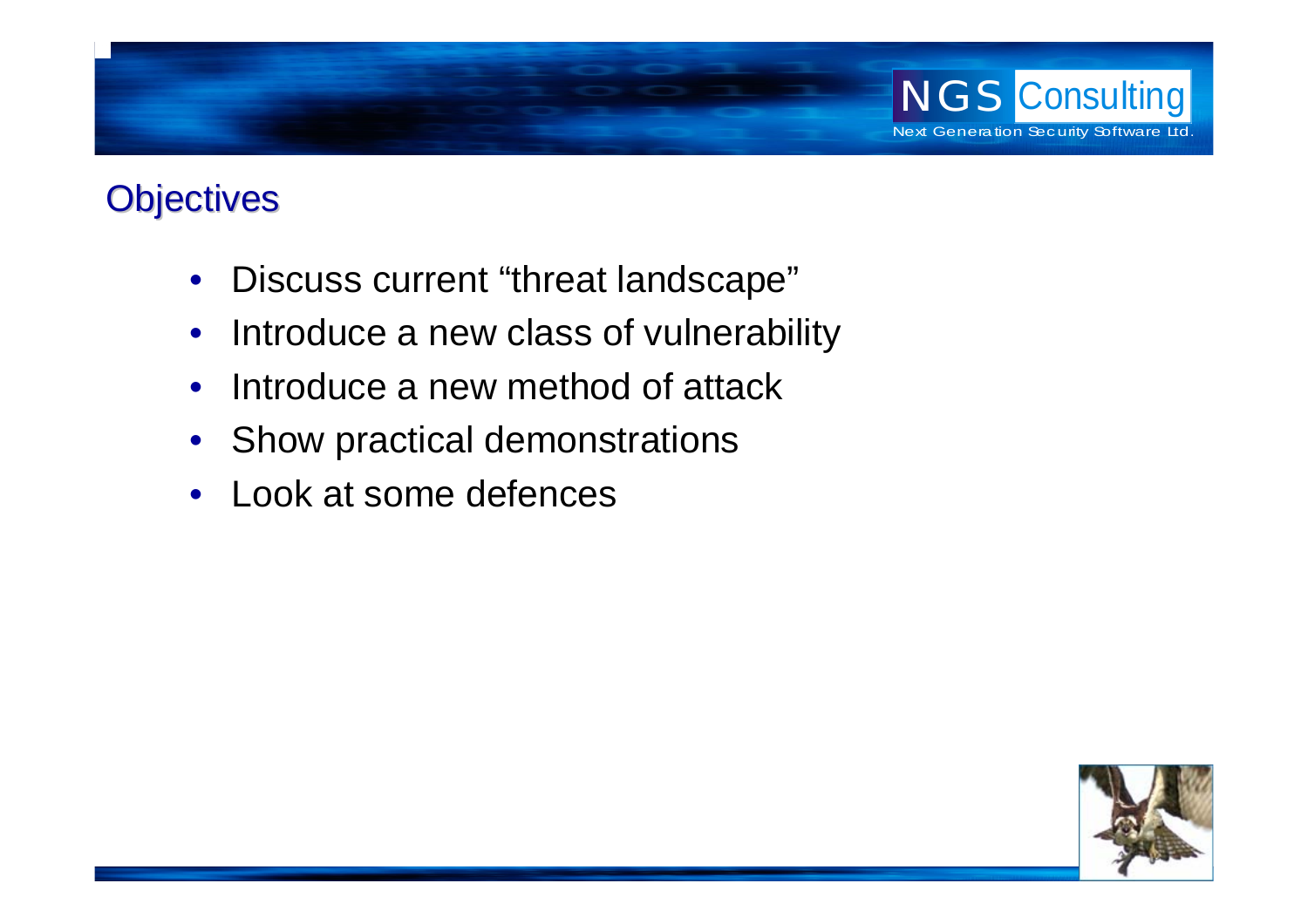

## Agenda

- PL/SQL Risks
	- SQL Injection
	- •"Dangling" Cursor Snarfing
	- •Cursor Injection
- Demonstrations
	- Grant DBA Privileges
	- $\bullet$ Indirect Privilege Escalation

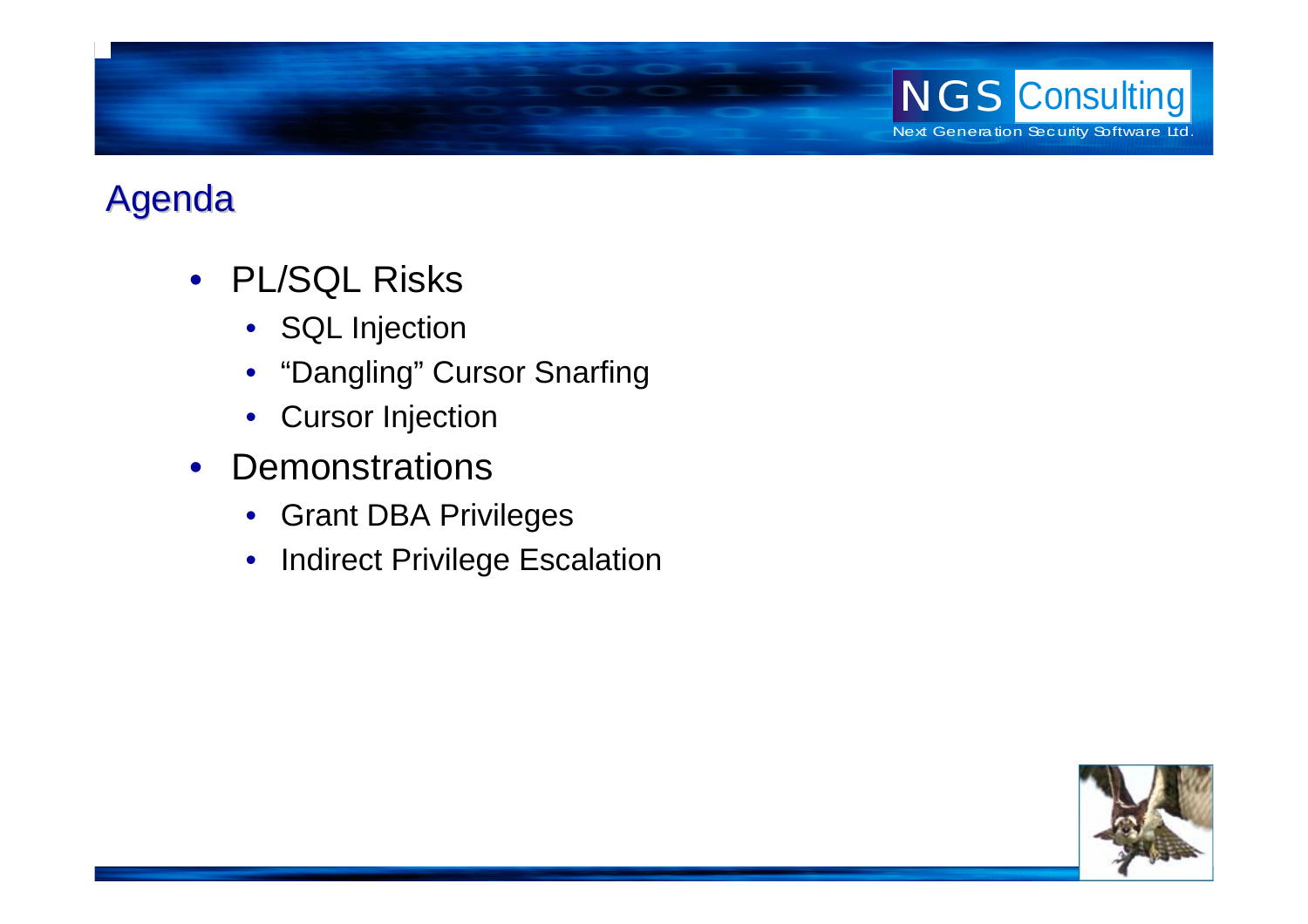

### What is PL/SQL?

- Procedural Language / Structured Query Language
- • Oracle's extension to standard SQL Programmable like T-SQL in the Microsoft world.
- Used to create
	- Stored Procedures
	- Functions
	- •Packages (collections of procedures and functions)
	- •**Triggers**
	- •**Objects**
- Extends functionality with External Procedures and Java

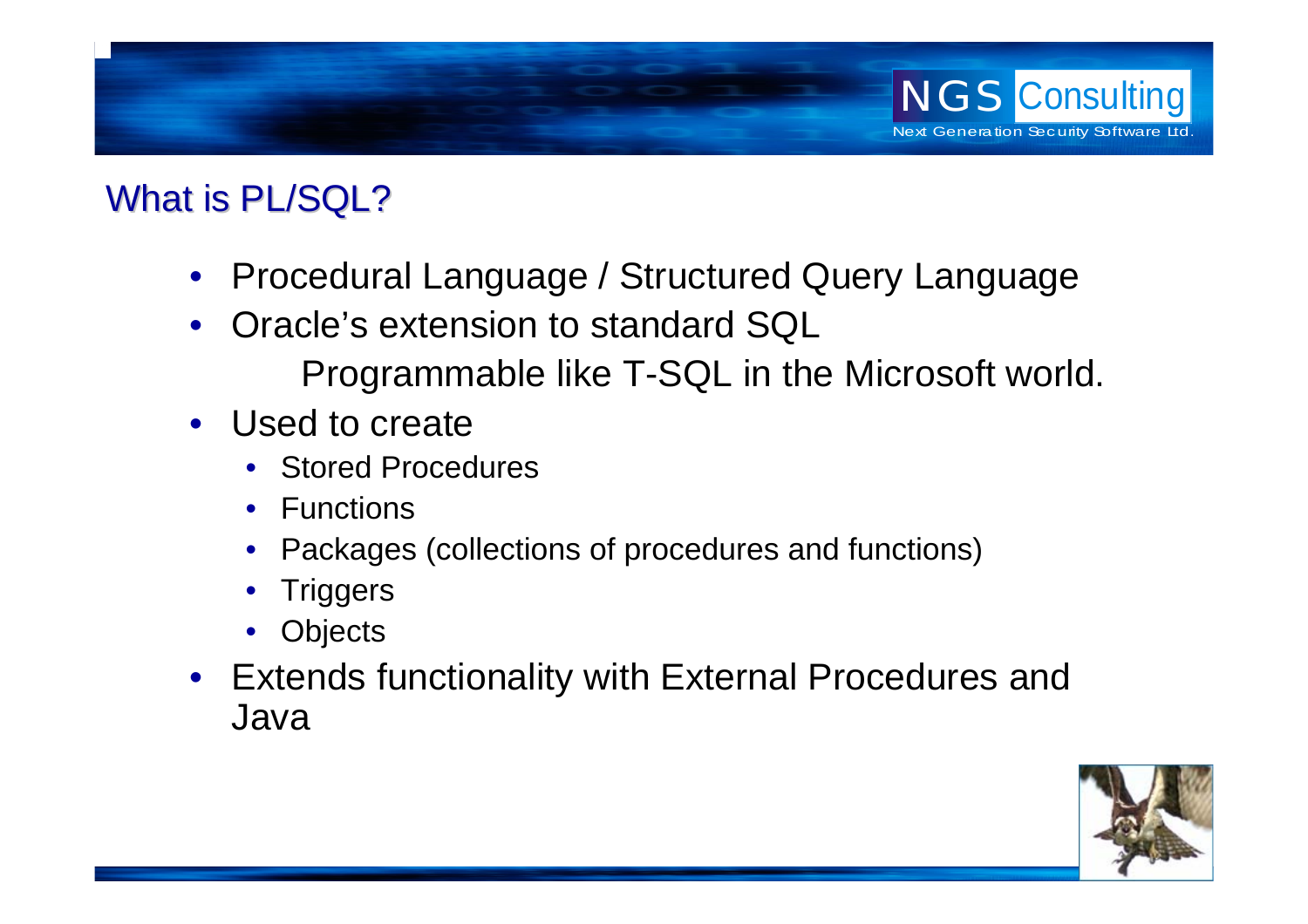

#### Privileges – Definer vs. Invoker rights

- PL/SQL executes with the privileges of the definer
	- A procedure owned by SYS executes with SYS privileges
- AUTHID CURRENT\_USER keyword
	- PL/SQL created using the AUTHID CURRENT\_USER keyword executes with the privileges of the invoker
	- A procedure owned by SYS but called by SCOTT executes with the privileges of SCOTT
- Analogous to Suid programs in the \*nix world.

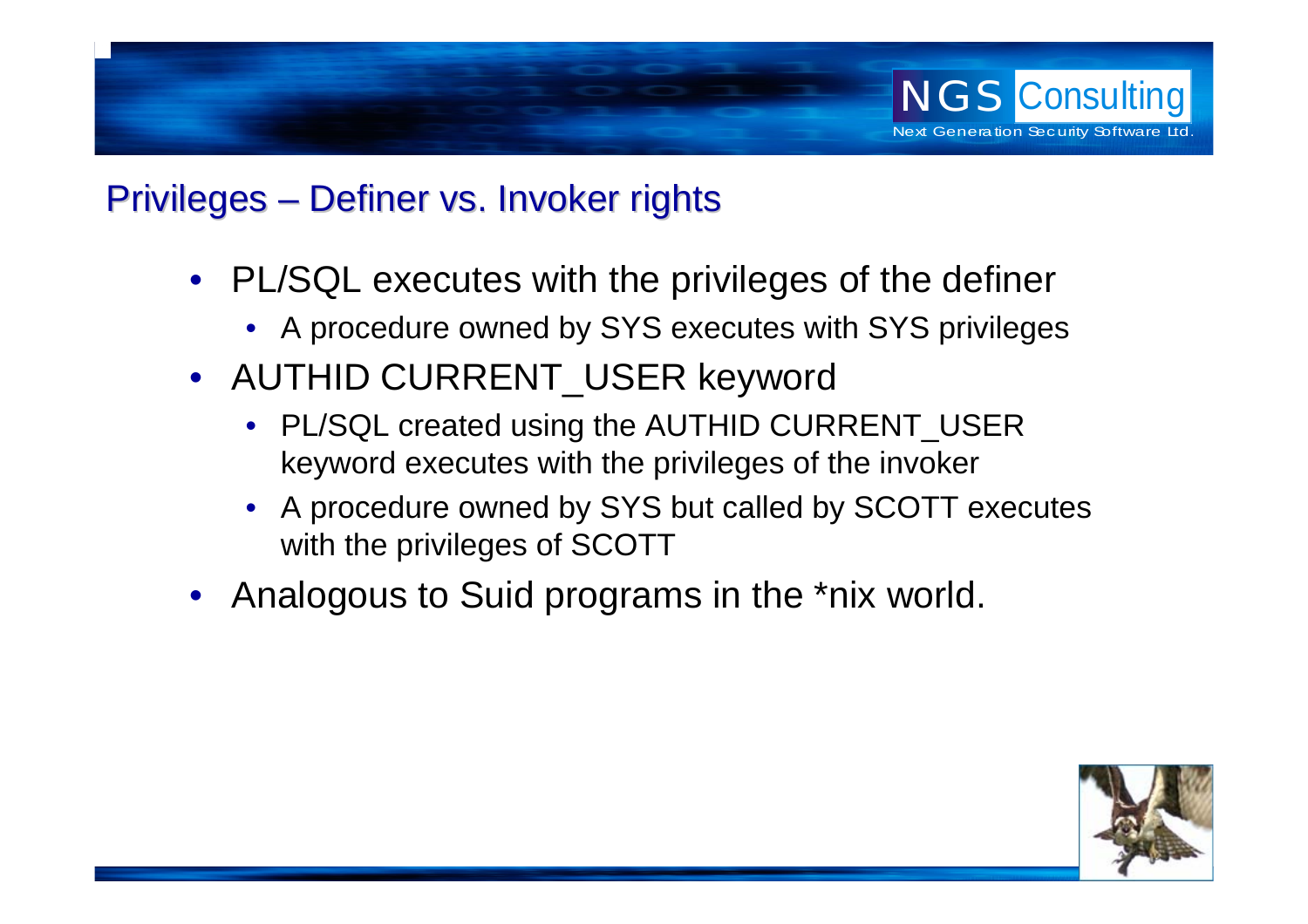

### **Running SQL from PL/SQL**

- EXECUTE IMMEDIATE '…'
- $\bullet$ **OPEN**
- DBMS\_SQL
	- Key to Cursor Snarfing and Cursor Injection

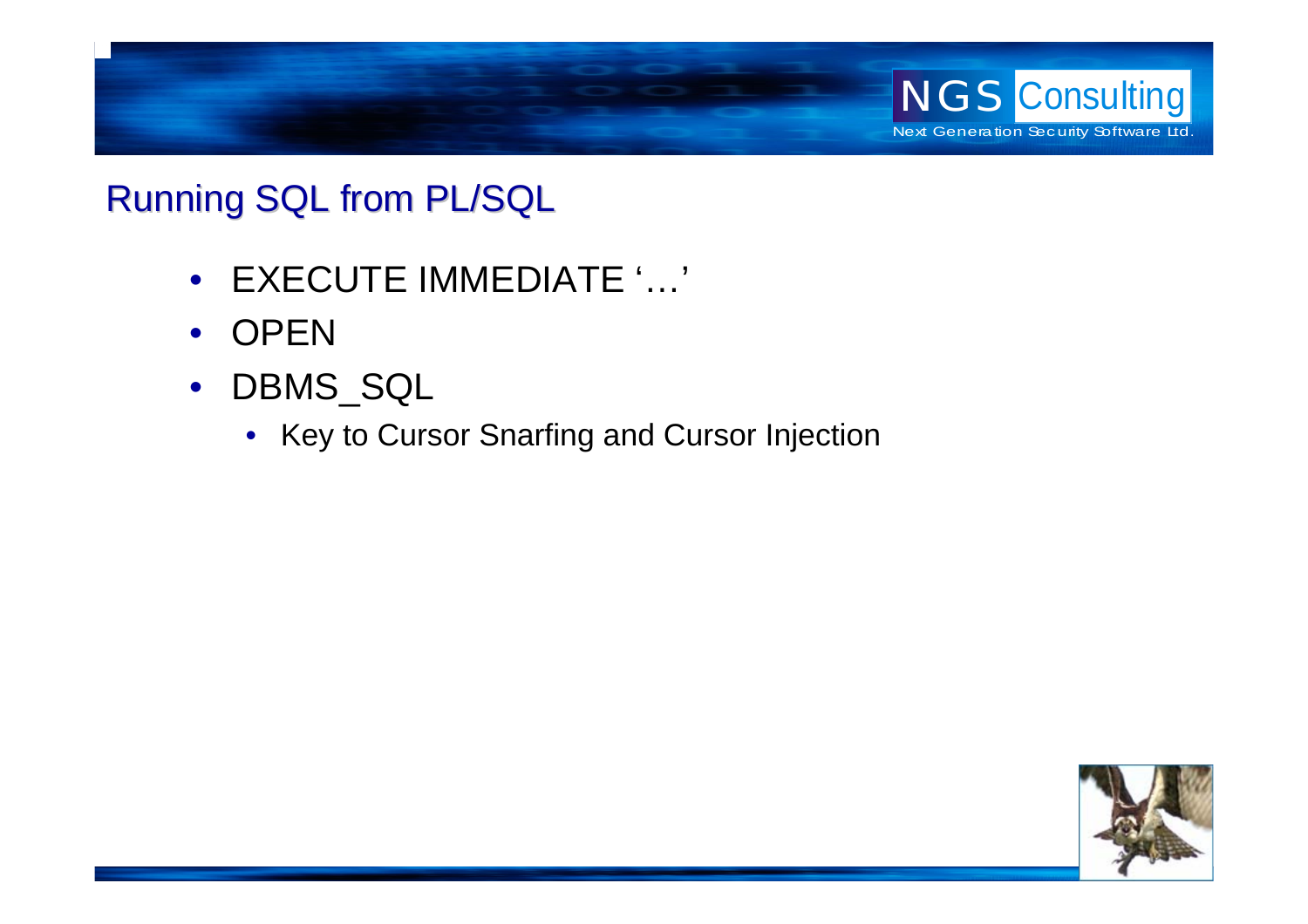

### DBMS\_SQL

*DECLAREMY\_CURSOR NUMBER; MY\_RESULT NUMBER; BEGINMY\_CURSOR:=DBMS\_SQL.OPEN\_CURSOR(); DBMS\_SQL.PARSE(MY\_CURSOR, 'SELECT 1 FROM DUAL',0); MY\_RESULT:=DBMS\_SQL.EXECUTE(MY\_CURSOR); END; /*

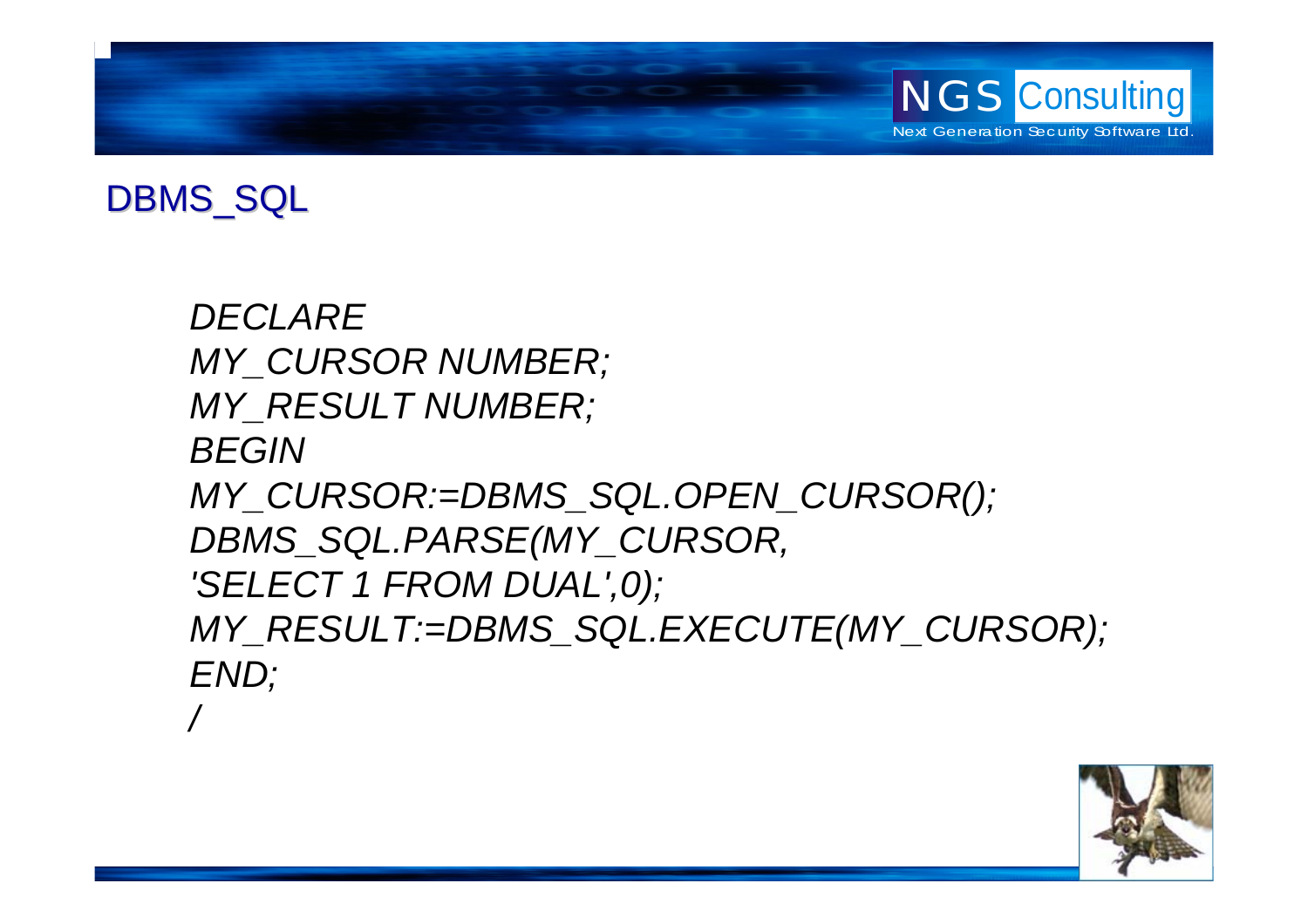

#### DBMS\_SQL Cursors

- •*Cursors are numbers… start from 1 to 300*
- •*Unique to a specific session*
- •*Like a handle – remains open 'til closed*
- *If an exception occurs and the cursor is not closed in "cleanup" routines then the cursor is left "dangling".*

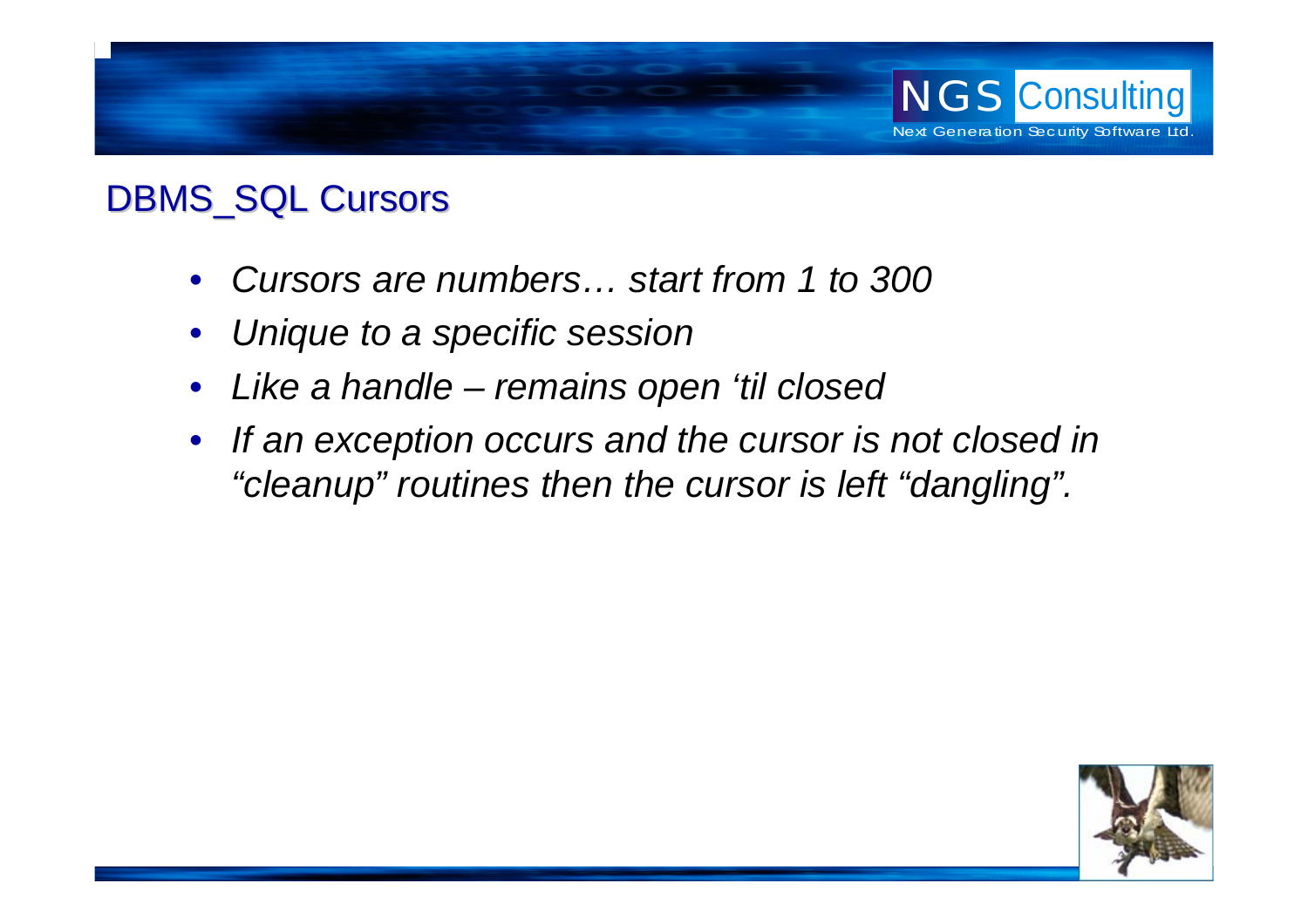

### **Cursor Snarfing**

- *If an attacker can cause an exception in higher privileged code where there are no cleanup routines then the attacker can re-use that cursor and gain access – sometimes limited, sometimes complete.*
- $\bullet$ *Simple example – csnarf.txt*
- $\bullet$ *We'll come back to snarfing in a moment…*

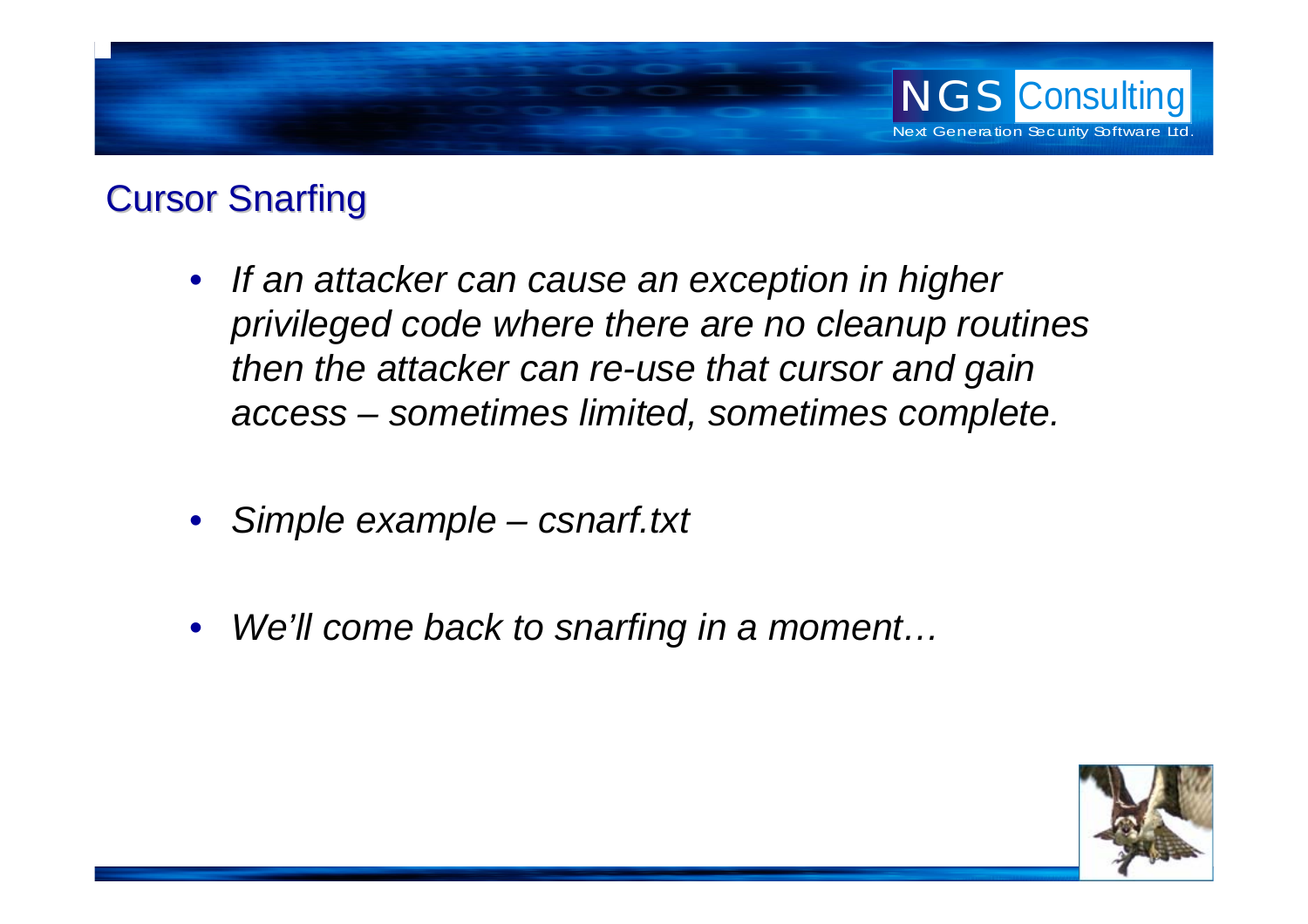

#### **Contrived Example vulnerable procedure**

*CREATE OR REPLACE PROCEDURE GET\_OWNER (P\_OBJNM VARCHAR) IS TYPE C\_TYPE I S REF CURSOR; CV C\_TYPE; BUFFER VARCHAR2(200); BEGINDBMS\_OUTPUT.ENABLE(1000);*

*OPEN CV FOR 'SELECT OWNER FROM ALL\_OBJECTS WHERE OBJECT\_NAME = ''' || P\_OBJNM ||'''';*

*LOOP*

*FETCH CV INTO BUFFER; DBMS\_OUTPUT.PUT\_LINE(BUFFER); EXIT WHEN CV%NOTFOUND; END LOOP; CLOSE CV; END;*

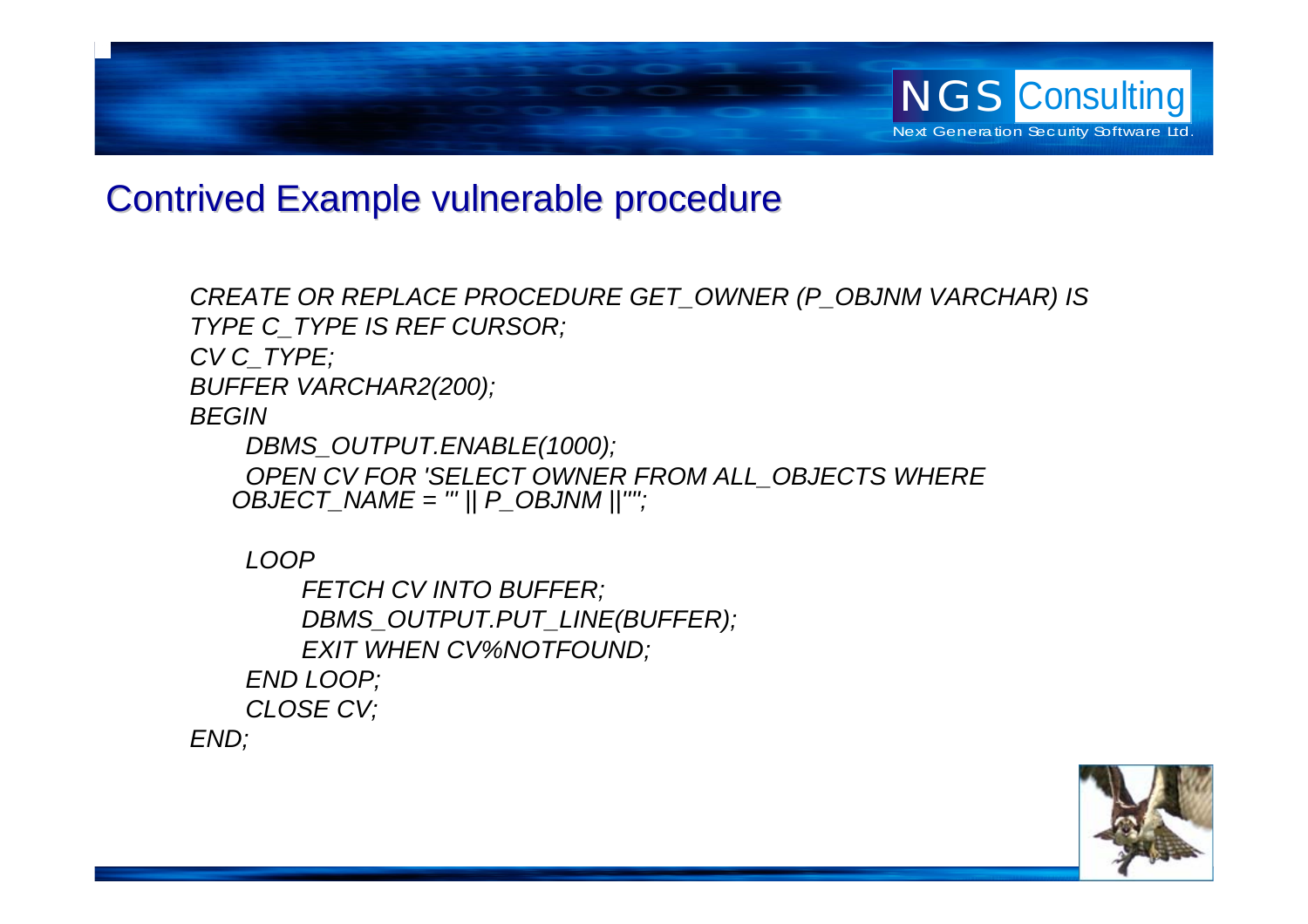

## Exploiting GET\_OWNER() with only CREATE SESSION

- *UNION SELECT*
- •*Inject extant function*
- *Inject a cursor*

*Example: get\_owner.txt*

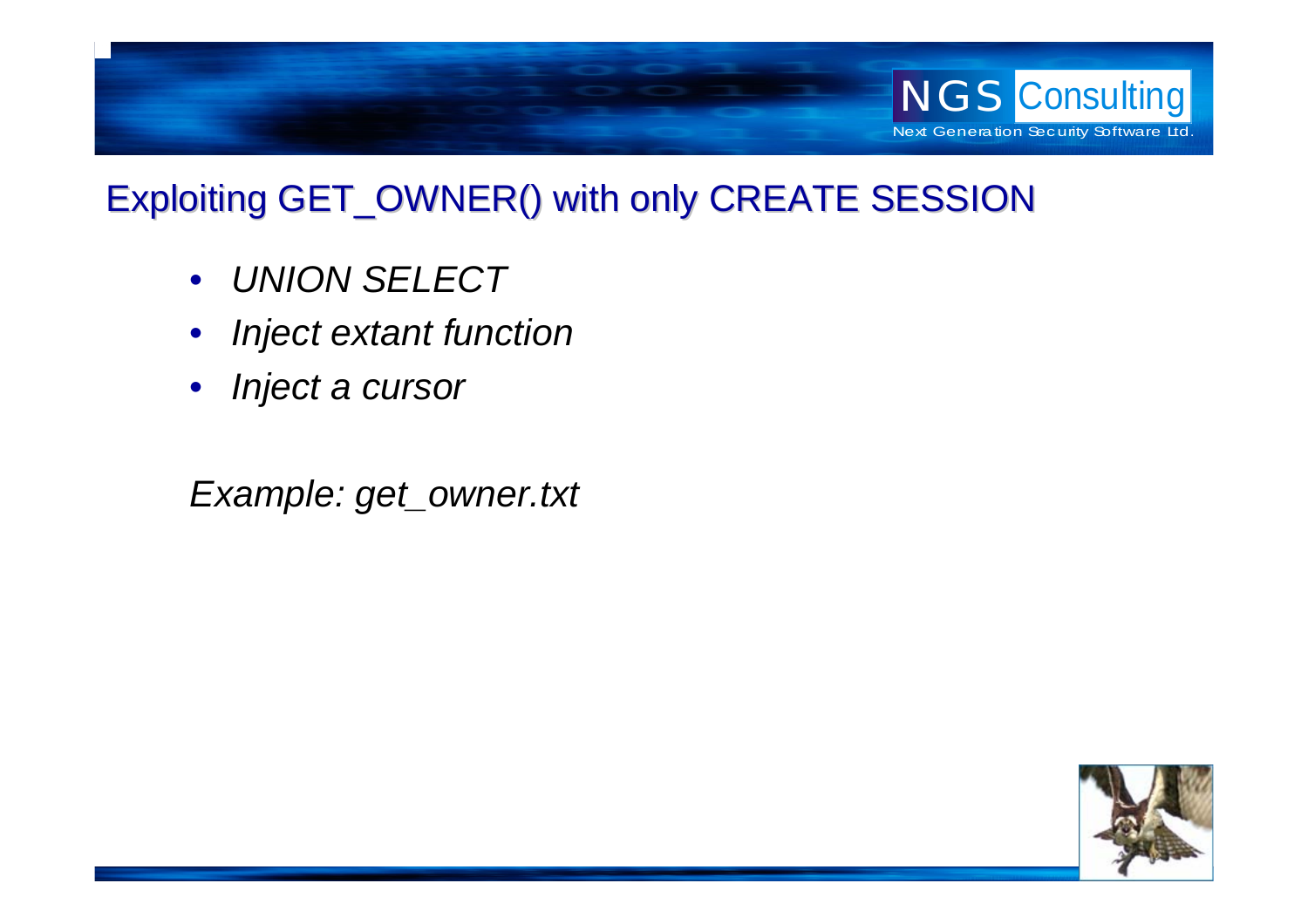

#### Real world example

## MDSYS.SDO\_DROP\_BEFORE\_USER contains the following SQL:

EXECUTE IMMEDIATE'begin ' || 'mdsys.rdf\_apis\_internal.' || 'notify\_drop\_user(''' || dictionary\_obj\_name || '''); ' || 'end;';

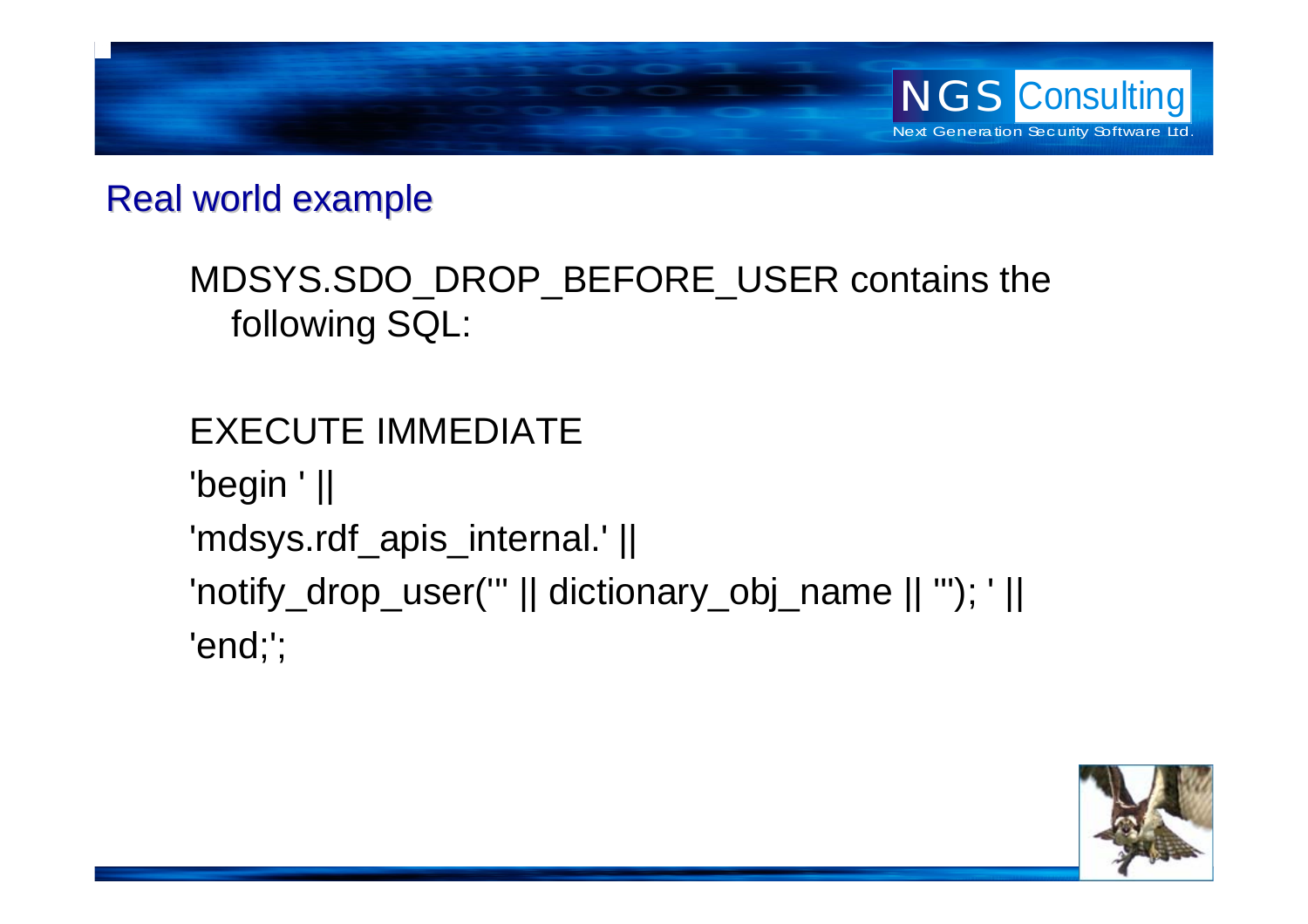

## Exploiting SDO\_DROP\_USER\_BEFORE

- 1) Find a table anyone can insert into (e.g. OL\$ owned by SYSTEM
- 2) Will inject into the SDO\_DROP\_USER\_BEFORE to create another trigger on the OL\$ table
- 3) This new trigger will give us DBA privileges
- 4) Insert into OL\$ to fire the trigger
- 5) Demo trigger.txt

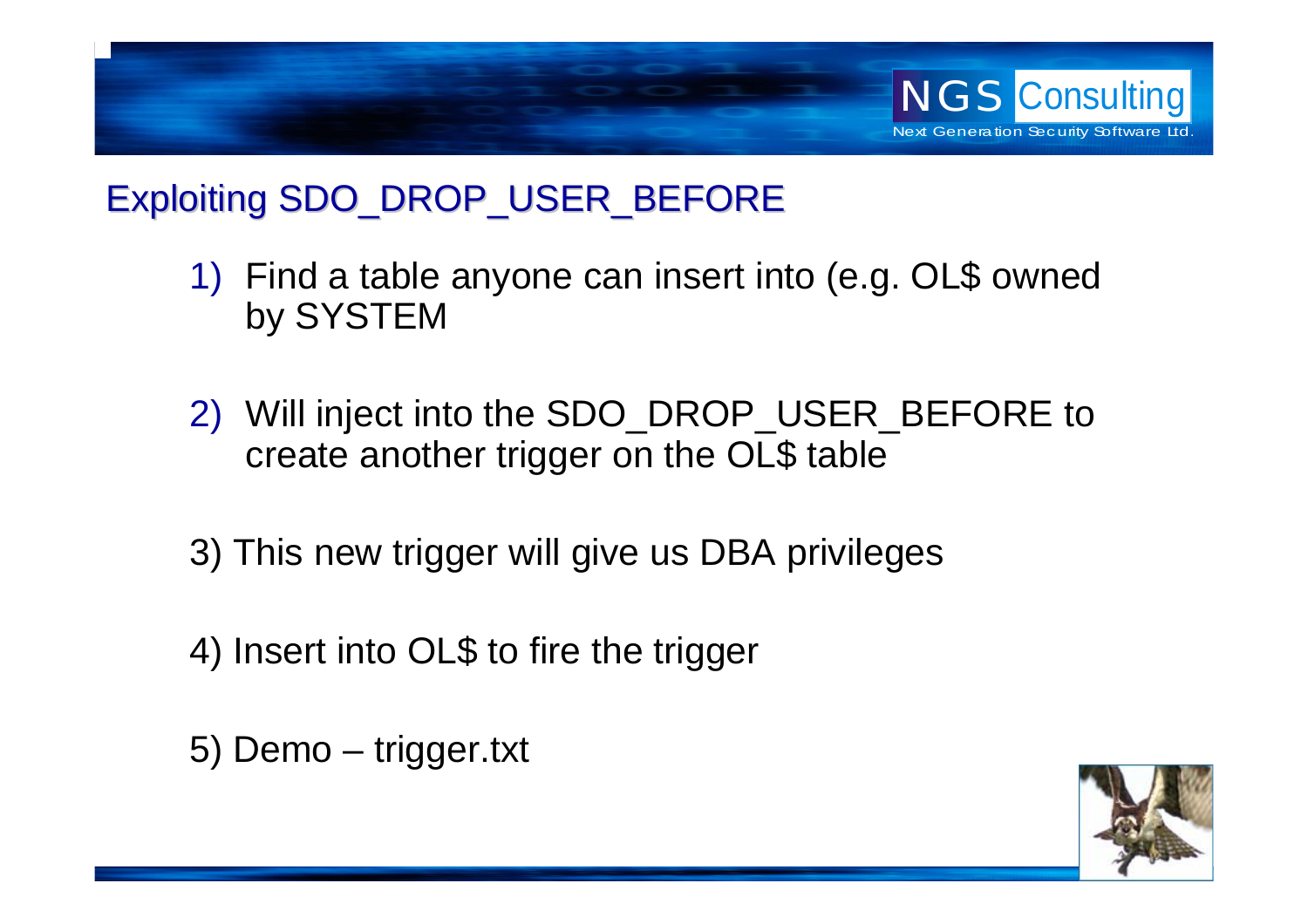

#### Possible defences

Revoke execute on DBMS\_SQL from PUBLIC… not a good idea; too many dependencies.

Trigger to prevent DML…

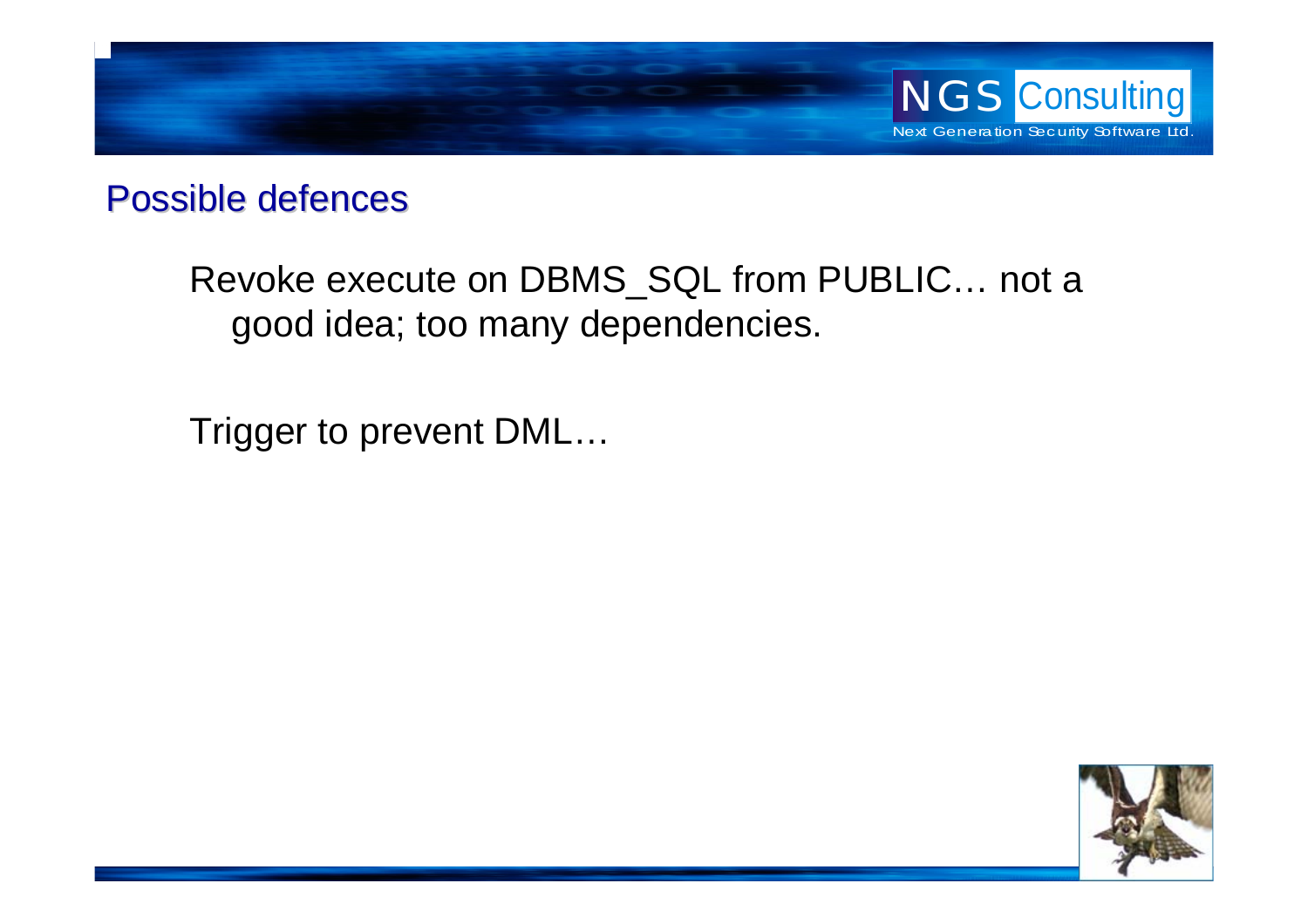

#### Questions and Answers Questions and Answers

Any questions?